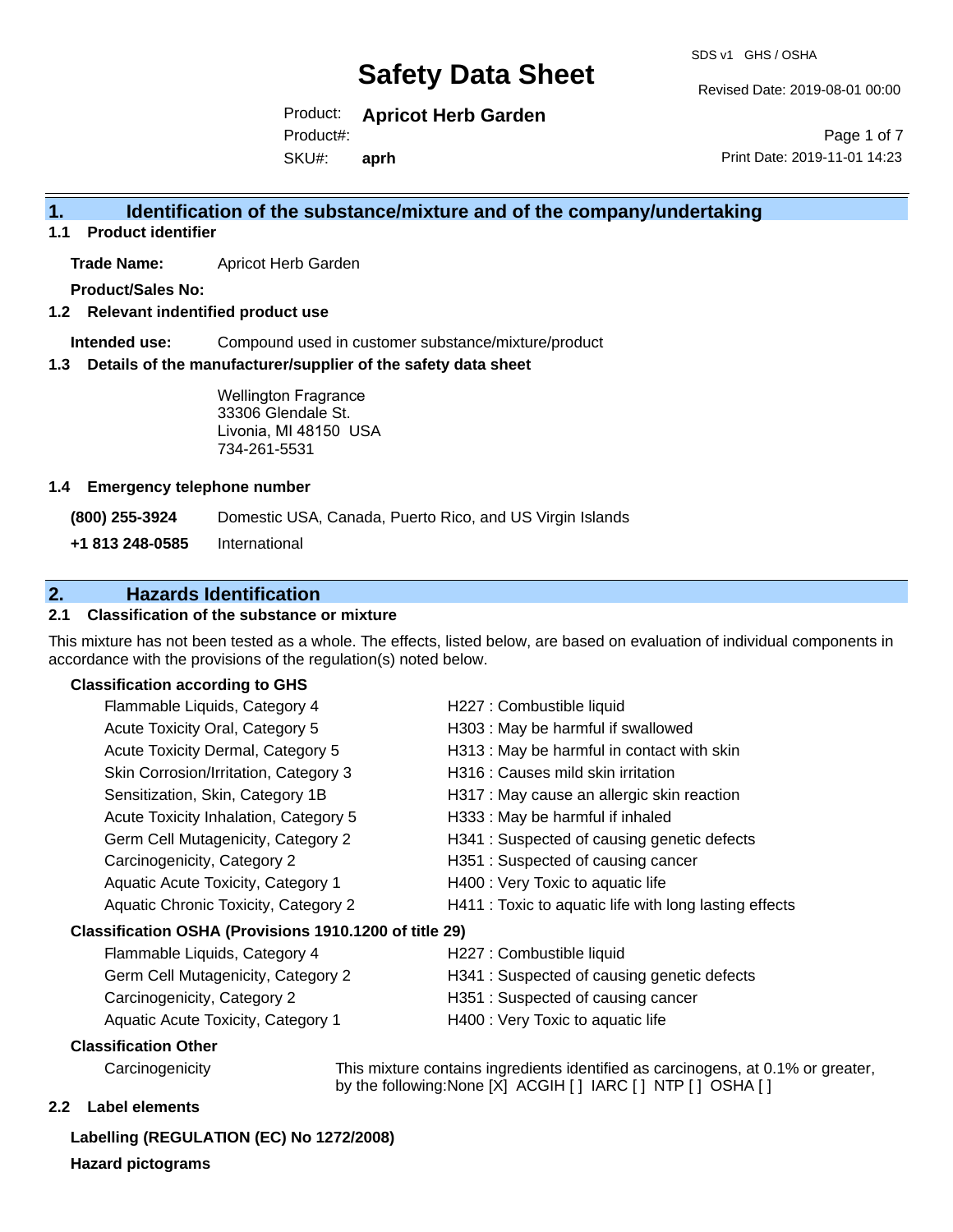### Product: **Apricot Herb Garden**

SKU#: **aprh**





#### **Signal Word: Warning**

| <b>Hazard statments</b> |                                                 |
|-------------------------|-------------------------------------------------|
| H <sub>22</sub> 7       | Combustible liquid                              |
| H303                    | May be harmful if swallowed                     |
| H313                    | May be harmful in contact with skin             |
| H316                    | Causes mild skin irritation                     |
| H317                    | May cause an allergic skin reaction             |
| H333                    | May be harmful if inhaled                       |
| H341                    | Suspected of causing genetic defects            |
| H351                    | Suspected of causing cancer                     |
| H400                    | Very Toxic to aquatic life                      |
| H411                    | Toxic to aquatic life with long lasting effects |

#### **Precautionary Statements**

#### **Prevention:**

| P <sub>201</sub> | Obtain special instructions before use                                                                                                |
|------------------|---------------------------------------------------------------------------------------------------------------------------------------|
| P <sub>202</sub> | Do not handle until all safety precautions have been read and understood                                                              |
| P <sub>235</sub> | Keep cool                                                                                                                             |
| P272             | Contaminated work clothing should not be allowed out of the workplace                                                                 |
| P273             | Avoid release to the environment                                                                                                      |
| P <sub>281</sub> | Use personal protective equipment as required                                                                                         |
| Response:        |                                                                                                                                       |
| $P302 + P352$    | IF ON SKIN: Wash with soap and water                                                                                                  |
| $P304 + P312$    | IF INHALED: Call a POISON CENTER or doctor/physician if you feel unwell                                                               |
| $P308 + P313$    | IF exposed or concerned: Get medical advice/attention                                                                                 |
| P312             | Call a POISON CENTER or doctor/physician if you feel unwell                                                                           |
| P313             | Get medical advice/attention                                                                                                          |
| $P333 + P313$    | If skin irritation or a rash occurs: Get medical advice/attention                                                                     |
| P363             | Wash contaminated clothing before reuse                                                                                               |
| P370 + P378      | In case of fire: Use Carbon dioxide (CO2), Dry chemical, or Foam for extinction. Do not use<br>a direct water jet on burning material |
| P391             | <b>Collect Spillage</b>                                                                                                               |
|                  |                                                                                                                                       |

**2.3 Other Hazards**

### **no data available**

# **3. Composition/Information on Ingredients**

#### **3.1 Mixtures**

This product is a complex mixture of ingredients, which contains among others the following substance(s), presenting a health or environmental hazard within the meaning of the UN Globally Harmonized System of Classification and Labeling of Chemicals (GHS):

Revised Date: 2019-08-01 00:00

Page 2 of 7 Print Date: 2019-11-01 14:23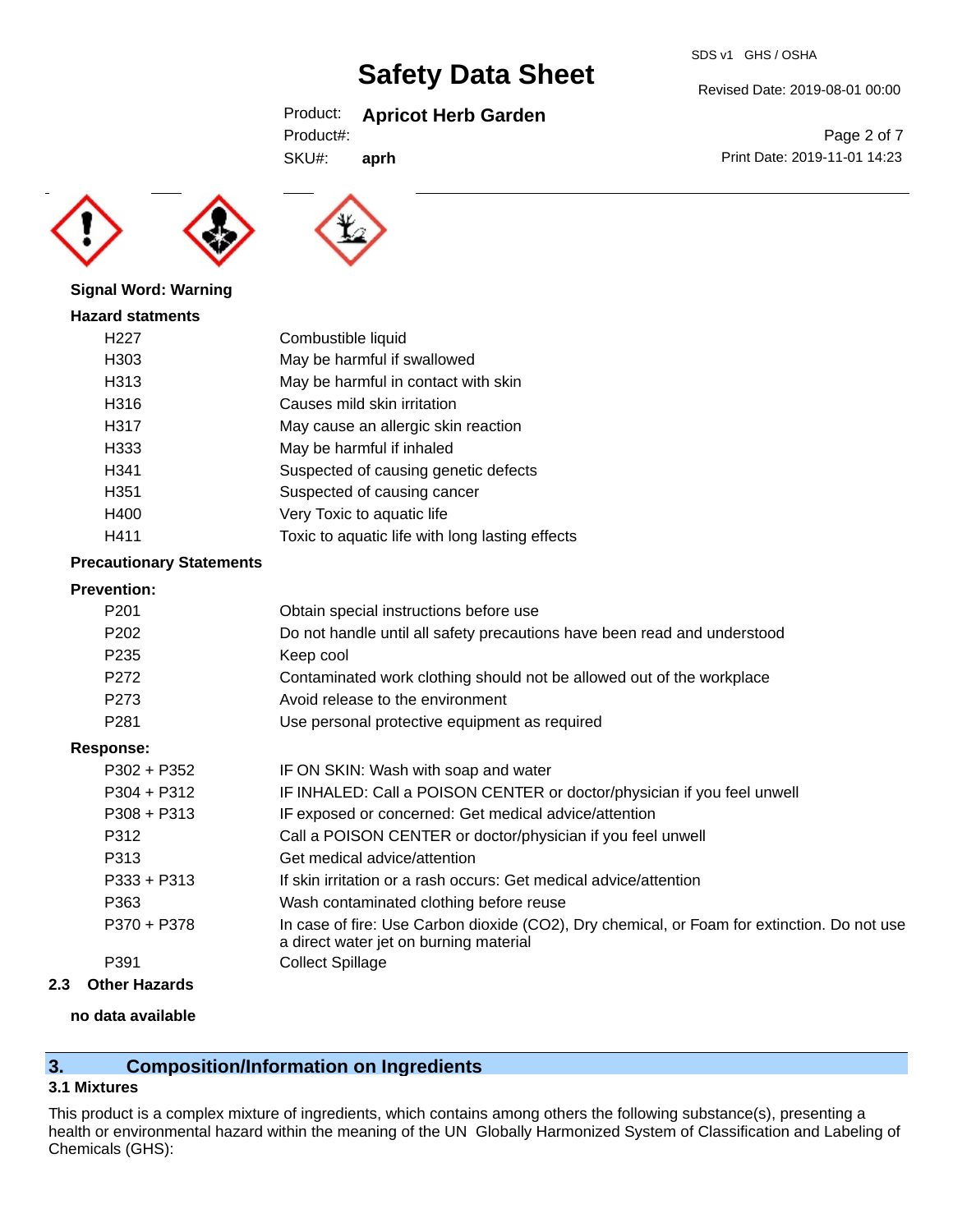SDS v1 GHS / OSHA

Revised Date: 2019-08-01 00:00

# Product: **Apricot Herb Garden**

Product#:

SKU#: **aprh**

#### Page 3 of 7 Print Date: 2019-11-01 14:23

| CAS#<br>Ingredient                                       | EC#       | Conc.<br>Range | <b>GHS Classification</b>           |
|----------------------------------------------------------|-----------|----------------|-------------------------------------|
| 120-51-4                                                 | 204-402-9 | $40 - 50 \%$   | H302; H313; H400; H411              |
| <b>Benzyl Benzoate</b>                                   |           |                |                                     |
| 5989-27-5                                                | 227-813-5 | $2 - 5%$       | H226; H304; H315; H317; H400; H410  |
| Limonene                                                 |           |                |                                     |
| 706-14-9                                                 | 211-892-8 | $2 - 5 \%$     | H316                                |
| gamma-Decalactone                                        |           |                |                                     |
| 140-67-0                                                 | 205-427-8 | $2 - 5%$       | H227: H302: H316: H317: H341: H351: |
| benzen, 1-methoxy-4-(2-propenyl)-                        |           |                | H402                                |
| 78-70-6                                                  | 201-134-4 | $1 - 2 \%$     | H227; H303; H315; H317; H319; H402  |
| Linalool                                                 |           |                |                                     |
| 5392-40-5                                                | 226-394-6 | $0.1 - 1.0 \%$ | H313; H315; H317; H319; H401        |
| Citral                                                   |           |                |                                     |
| See Section 16 for full text of GHS classification codes |           |                |                                     |

See Section 16 for full text of GHS classification codes which where not shown in section 2

Total Hydrocarbon Content  $(\% w/w) = 2.90$ 

| 4.                                                                                | <b>First Aid Measures</b>                             |                                                                                                               |  |
|-----------------------------------------------------------------------------------|-------------------------------------------------------|---------------------------------------------------------------------------------------------------------------|--|
| 4.1                                                                               | <b>Description of first aid measures</b>              |                                                                                                               |  |
|                                                                                   | Inhalation:                                           | Remove from exposure site to fresh air and keep at rest.<br>Obtain medical advice.                            |  |
|                                                                                   | Eye Exposure:                                         | Flush immediately with water for at least 15 minutes.<br>Contact physician if symptoms persist.               |  |
|                                                                                   | <b>Skin Exposure:</b>                                 | Remove contaminated clothes. Wash thoroughly with water (and soap).<br>Contact physician if symptoms persist. |  |
|                                                                                   | Ingestion:                                            | Rinse mouth with water and obtain medical advice.                                                             |  |
| Most important symptoms and effects, both acute and delayed<br>4.2                |                                                       |                                                                                                               |  |
|                                                                                   | Symptoms:                                             | no data available                                                                                             |  |
|                                                                                   | Risks:<br>Refer to Section 2.2 "Hazard Statements"    |                                                                                                               |  |
| Indication of any immediate medical attention and special treatment needed<br>4.3 |                                                       |                                                                                                               |  |
|                                                                                   | <b>Treatment:</b><br>Refer to Section 2.2 "Response"  |                                                                                                               |  |
| 5.                                                                                | <b>Fire-Fighting measures</b>                         |                                                                                                               |  |
| 5.1                                                                               | <b>Extinguishing media</b>                            |                                                                                                               |  |
|                                                                                   | Suitable:                                             | Carbon dioxide (CO2), Dry chemical, Foam                                                                      |  |
|                                                                                   | Unsuitable                                            | Do not use a direct water jet on burning material                                                             |  |
| 5.2                                                                               | Special hazards arising from the substance or mixture |                                                                                                               |  |
|                                                                                   | During fire fighting:                                 | Water may be ineffective                                                                                      |  |

**5.3 Advice for firefighters**

Further information: **Further information:** Standard procedure for chemical fires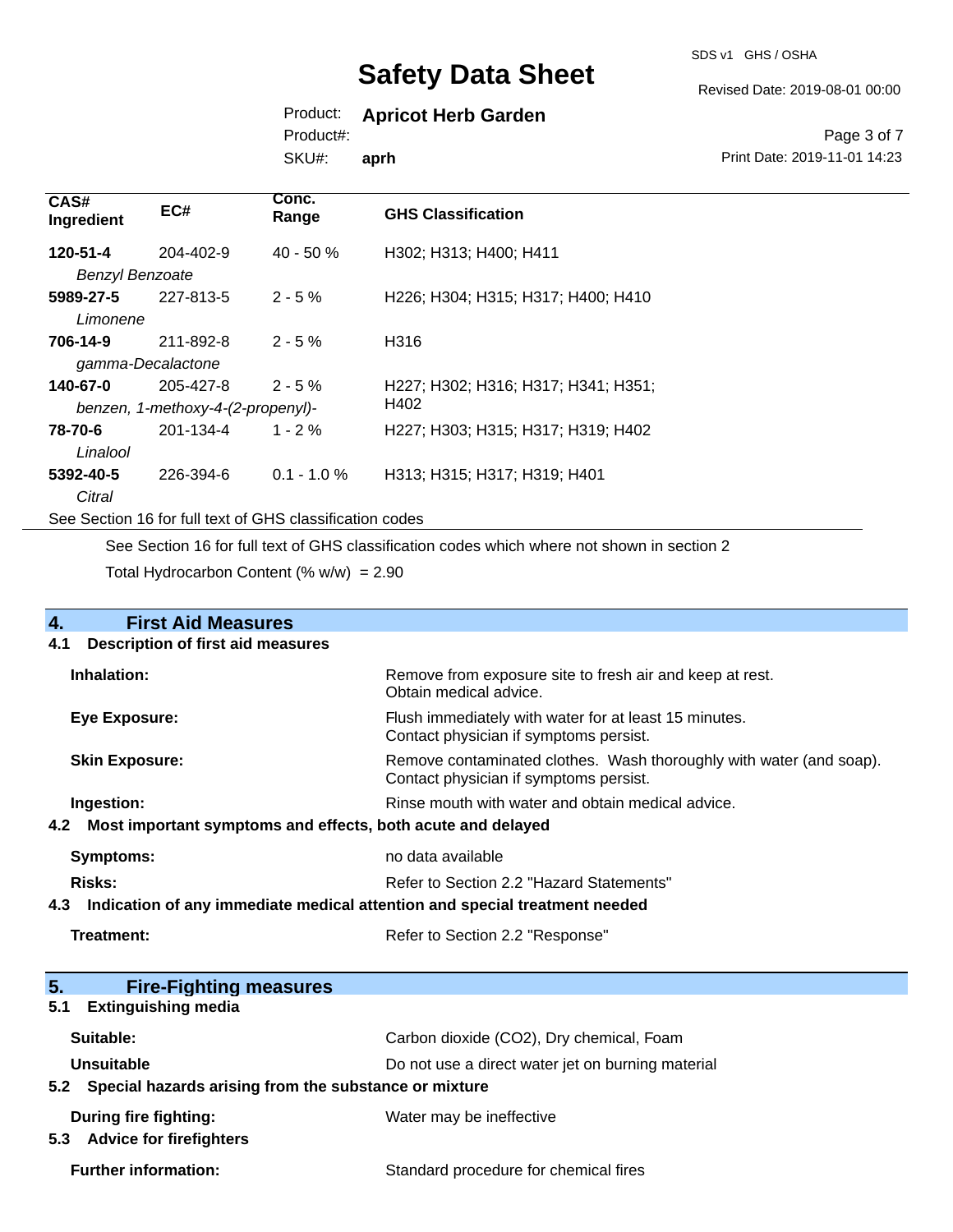Revised Date: 2019-08-01 00:00

Product: **Apricot Herb Garden** Product#:

SKU#: **aprh**

Page 4 of 7 Print Date: 2019-11-01 14:23

#### **6. Accidental Release Measures**

### **6.1 Personal precautions, protective equipment and emergency procedures**

Avoid inhalation and contact with skin and eyes. A self-contained breathing apparatus is recommended in case of a major spill.

#### **6.2 Environmental precautions**

Keep away from drains, soil, and surface and groundwater.

#### **6.3 Methods and materials for containment and cleaning up**

Clean up spillage promptly. Remove ignition sources. Provide adequate ventilation. Avoid excessive inhalation of vapors. Gross spillages should be contained by use of sand or inert powder and disposed of according to the local regulations.

#### **6.4 Reference to other sections**

Not Applicable

### **7. Handling and Storage**

#### **7.1 Precautions for safe handling**

Apply according to good manufacturing and industrial hygiene practices with proper ventilation. Do not drink, eat or smoke while handling. Respect good personal hygiene.

#### **7.2 Conditions for safe storage, including any incompatibilities**

Store in a cool, dry and ventilated area away from heat sources and protected from light in tightly closed original container. Avoid uncoated metal container. Keep air contact to a minimum.

#### **7.3 Specific end uses**

No information available

#### **8. Exposure Controls/Personal Protection**

#### **8.1 Control parameters**

| Contains no substances with occupational exposure limit values.<br><b>Exposure Limits:</b> |  |
|--------------------------------------------------------------------------------------------|--|
|--------------------------------------------------------------------------------------------|--|

**Engineering Controls:** Use local exhaust as needed.

#### **8.2 Exposure controls - Personal protective equipment**

| Eye protection:                | Tightly sealed goggles, face shield, or safety glasses with brow guards and side shields, etc.<br>as may be appropriate for the exposure |
|--------------------------------|------------------------------------------------------------------------------------------------------------------------------------------|
| <b>Respiratory protection:</b> | Avoid excessive inhalation of concentrated vapors. Apply local ventilation where appropriate.                                            |
| <b>Skin protection:</b>        | Avoid Skin contact. Use chemically resistant gloves as needed.                                                                           |

### **9. Physical and Chemical Properties**

#### **9.1 Information on basic physical and chemical properties**

| Appearance:       | Liquid                       |
|-------------------|------------------------------|
| Odor:             | Conforms to Standard         |
| Color:            | Pale Yellow to Yellow (G3-6) |
| <b>Viscosity:</b> | Liquid                       |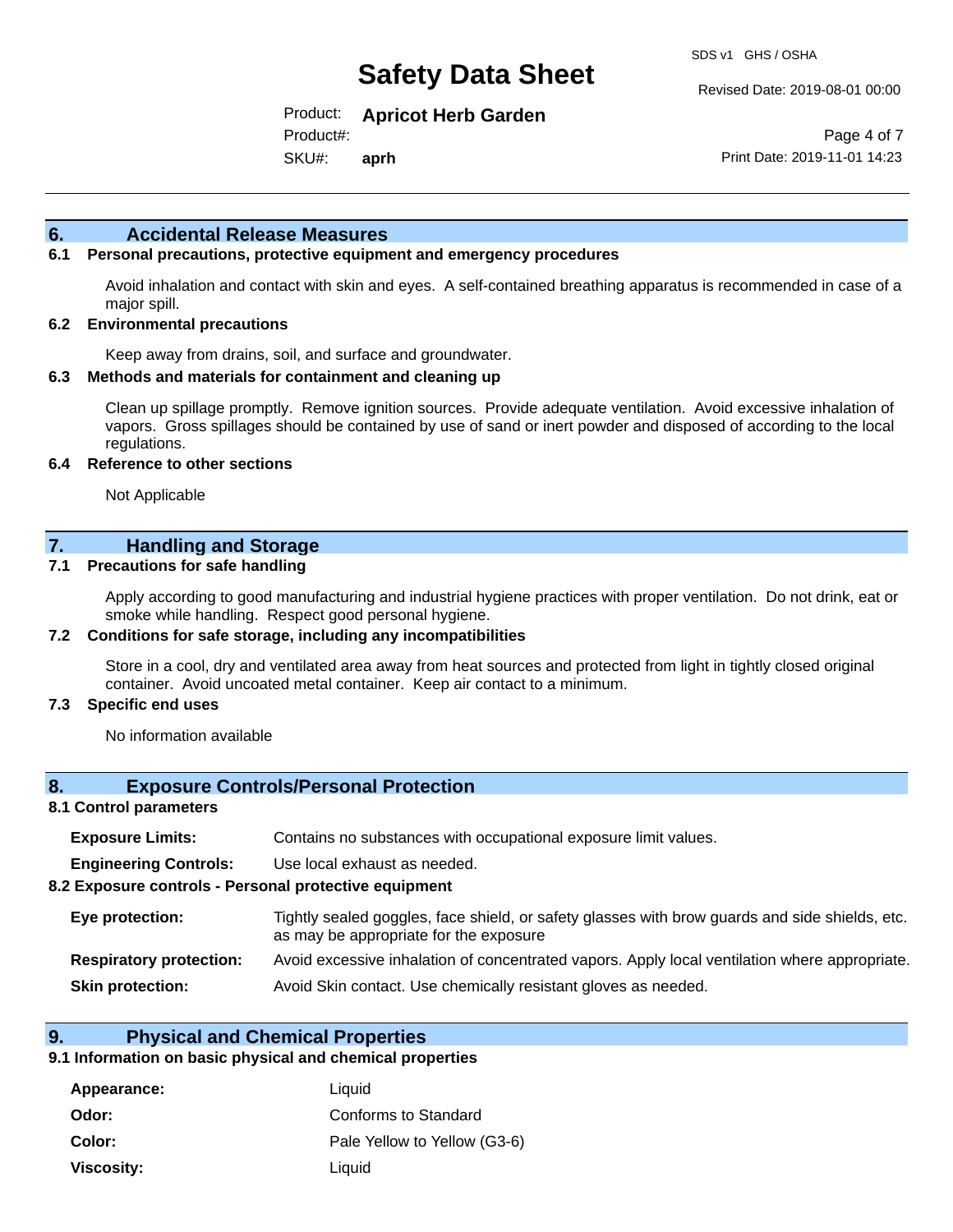#### Product: **Apricot Herb Garden** SKU#: Product#: **aprh**

Page 5 of 7

Revised Date: 2019-08-01 00:00

Print Date: 2019-11-01 14:23

| <b>Freezing Point:</b>       | Not determined  |
|------------------------------|-----------------|
| <b>Boiling Point:</b>        | Not determined  |
| <b>Melting Point:</b>        | Not determined  |
| <b>Flashpoint (CCCFP):</b>   | 158 F (70.00 C) |
| <b>Auto flammability:</b>    | Not determined  |
| <b>Explosive Properties:</b> | None Expected   |
| <b>Oxidizing properties:</b> | None Expected   |
| Vapor Pressure (mmHg@20 C):  | 0.1167          |
| %VOC:                        | 0.12            |
| Specific Gravity @ 25 C:     | 1.0085          |
| Density @ 25 C:              | 1.0055          |
| Refractive Index @ 20 C:     | 1.5160          |

# **10. Stability and Reactivity**

**Soluble in:** Oil

| <b>10.1 Reactivity</b>                  | None                                               |
|-----------------------------------------|----------------------------------------------------|
| <b>10.2 Chemical stability</b>          | Stable                                             |
| 10.3 Possibility of hazardous reactions | None known                                         |
| <b>10.4 Conditions to avoid</b>         | None known                                         |
| 10.5 Incompatible materials             | Strong oxidizing agents, strong acids, and alkalis |
| 10.6 Hazardous decomposition products   | None known                                         |

# **11. Toxicological Information**

# **11.1 Toxicological Effects**

Acute Toxicity Estimates (ATEs) based on the individual Ingredient Toxicity Data utilizing the "Additivity Formula"

| Acute toxicity - Oral - (Rat) mg/kg                | (LD50: 2231.9771) May be harmful if swallowed            |
|----------------------------------------------------|----------------------------------------------------------|
| Acute toxicity - Dermal - (Rabbit) mg/kg           | (LD50: 4134.2212) May be harmful in contact with skin    |
| Acute toxicity - Inhalation - (Rat) mg/L/4hr       | (LD50: 43.0302) May be harmful if inhaled                |
| <b>Skin corrosion / irritation</b>                 | May be harmful if inhaled                                |
| Serious eye damage / irritation                    | Not classified - the classification criteria are not met |
| <b>Respiratory sensitization</b>                   | Not classified - the classification criteria are not met |
| <b>Skin sensitization</b>                          | May cause an allergic skin reaction                      |
| <b>Germ cell mutagenicity</b>                      | Suspected of causing genetic defects                     |
| Carcinogenicity                                    | Suspected of causing cancer                              |
| <b>Reproductive toxicity</b>                       | Not classified - the classification criteria are not met |
| Specific target organ toxicity - single exposure   | Not classified - the classification criteria are not met |
| Specific target organ toxicity - repeated exposure | Not classified - the classification criteria are not met |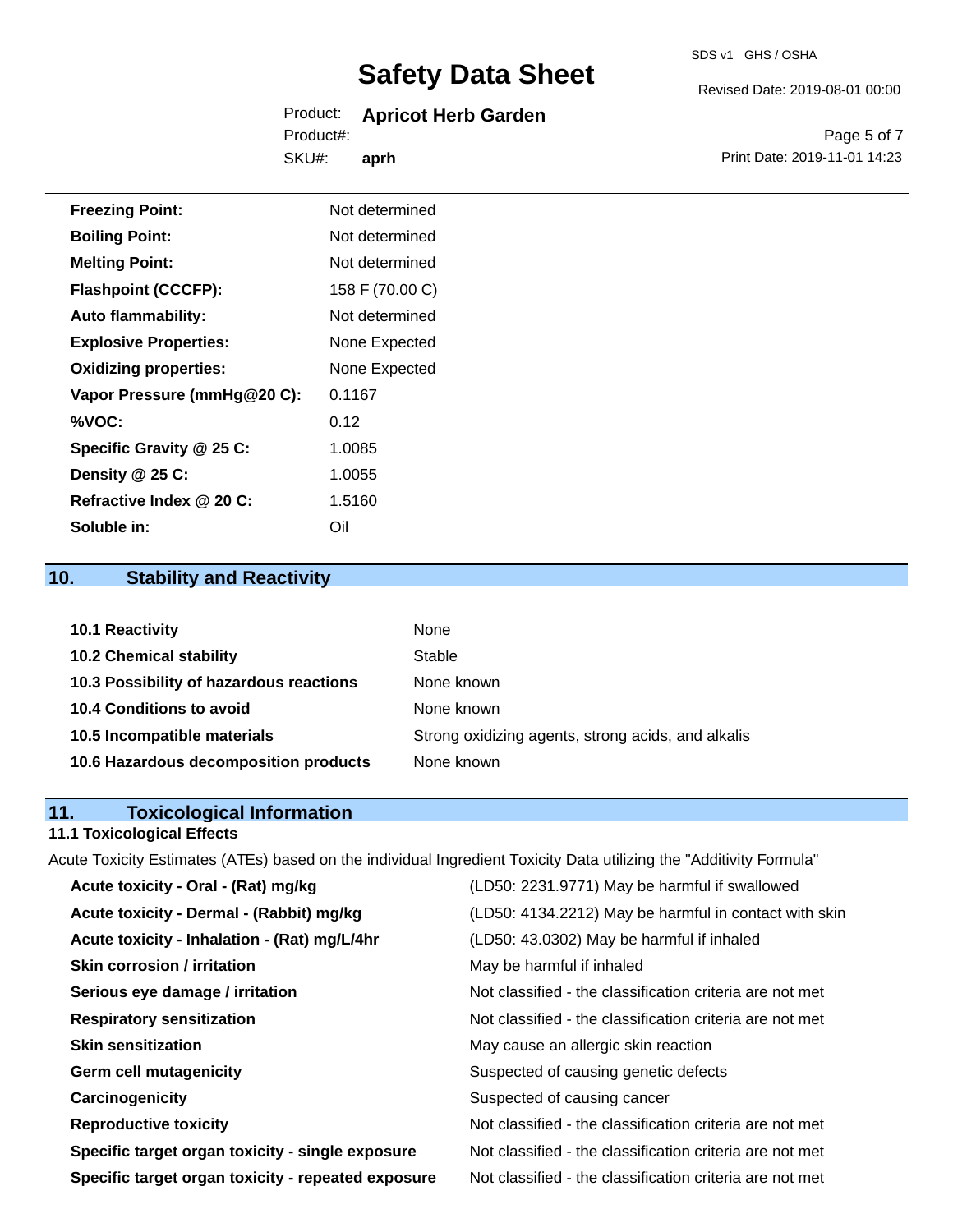SDS v1 GHS / OSHA

Revised Date: 2019-08-01 00:00

#### Product: **Apricot Herb Garden**

SKU#: Product#: **aprh**

Page 6 of 7 Print Date: 2019-11-01 14:23

**Aspiration hazard Not classified - the classification criteria are not met** Not classified - the classification criteria are not met

### **12. Ecological Information**

**12.1 Toxicity**

| <b>Acute acquatic toxicity</b>     | Very Toxic to aquatic life                      |
|------------------------------------|-------------------------------------------------|
| <b>Chronic acquatic toxicity</b>   | Toxic to aquatic life with long lasting effects |
| <b>Toxicity Data on soil</b>       | no data available                               |
| <b>Toxicity on other organisms</b> | no data available                               |
|                                    |                                                 |
| 12.2 Persistence and degradability | no data available                               |
| 12.3 Bioaccumulative potential     | no data available                               |
| 12.4 Mobility in soil              | no data available                               |
| 12.5 Other adverse effects         | no data available                               |

**13. Disposal Conditions** 

#### **13.1 Waste treatment methods**

Do not allow product to reach sewage systems. Dispose of in accordance with all local and national regulations. Send to a licensed waste management company.The product should not be allowed to enter drains, water courses or the soil. Do not contaminate ponds, waterways or ditches with chemical or used container.

# **14. Transport Information**

| <b>Marine Pollutant</b>                                       | Yes. Ingredient of greatest environmental impact:<br>120-51-4 : (40 - 50 %) : Benzyl Benzoate |              |                                     |                 |               |  |
|---------------------------------------------------------------|-----------------------------------------------------------------------------------------------|--------------|-------------------------------------|-----------------|---------------|--|
| <b>Regulator</b>                                              |                                                                                               | <b>Class</b> | <b>Pack Group</b>                   | <b>Sub Risk</b> | UN-nr.        |  |
| U.S. DOT (Non-Bulk)                                           |                                                                                               |              | Not Regulated - Not Dangerous Goods |                 |               |  |
| <b>Chemicals NOI</b>                                          |                                                                                               |              |                                     |                 |               |  |
| <b>ADR/RID (International Road/Rail)</b>                      |                                                                                               |              |                                     |                 |               |  |
| <b>Environmentally Hazardous</b><br>Substance, Liquid, n.o.s. |                                                                                               | 9            | $\mathbf{III}$                      |                 | <b>UN3082</b> |  |
| <b>IATA (Air Cargo)</b>                                       |                                                                                               |              |                                     |                 |               |  |
| <b>Environmentally Hazardous</b><br>Substance, Liquid, n.o.s. |                                                                                               | 9            | Ш                                   |                 | <b>UN3082</b> |  |
| IMDG (Sea)                                                    |                                                                                               |              |                                     |                 |               |  |
| <b>Environmentally Hazardous</b><br>Substance, Liquid, n.o.s. |                                                                                               | 9            | $\mathbf{III}$                      |                 | UN3082        |  |

# **15. Regulatory Information**

### **U.S. Federal Regulations**

**TSCA (Toxic Substance Control Act)** All components of the substance/mixture are listed or exempt **40 CFR(EPCRA, SARA, CERCLA and CAA)** This product contains NO components of concern.